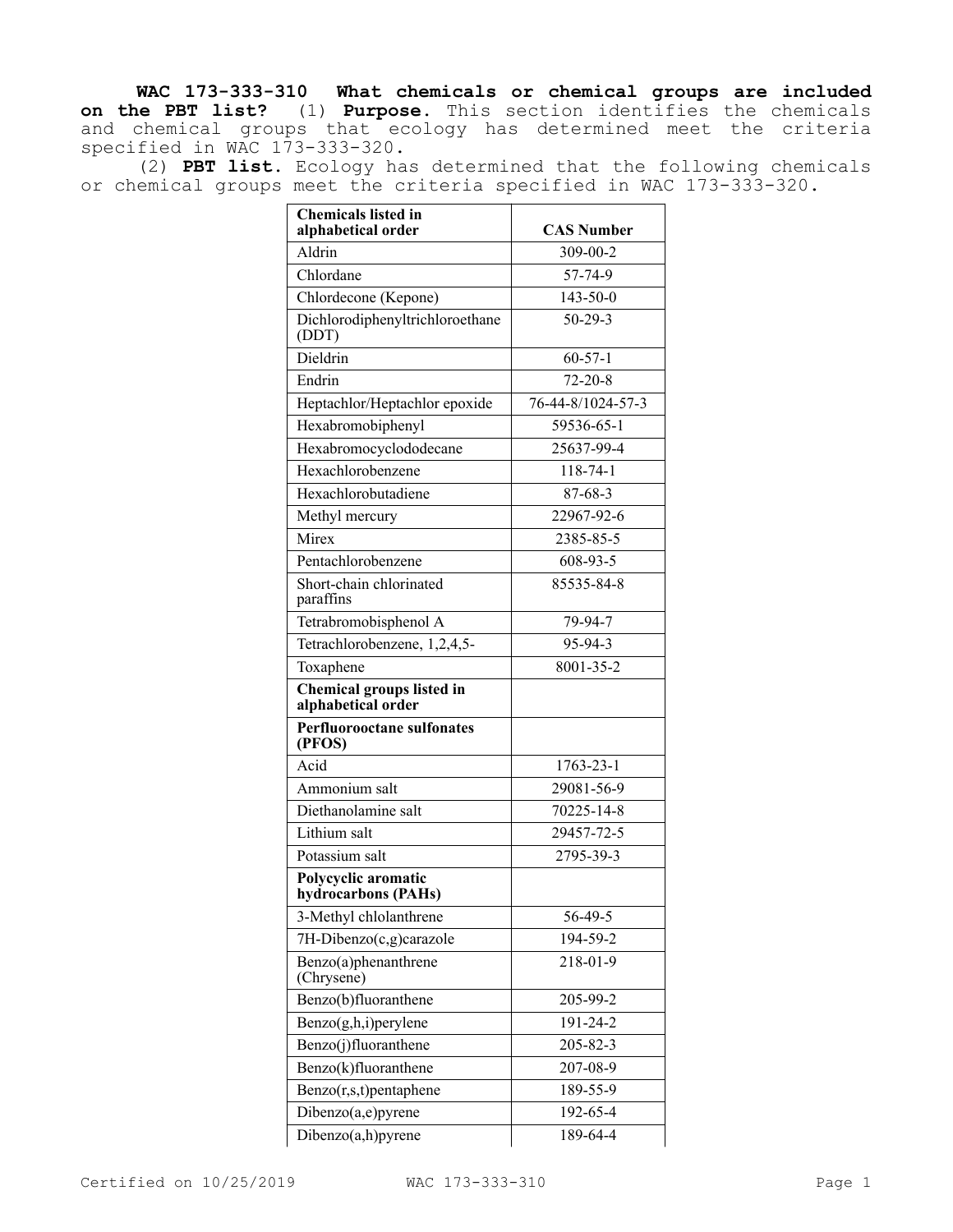| <b>Chemicals listed in</b><br>alphabetical order | <b>CAS Number</b> |
|--------------------------------------------------|-------------------|
| Dibenzo(a,h)acridine                             | 226-36-8          |
| Dibenzo(a,h)anthracene                           | $53 - 70 - 3$     |
| Dibenzo(a,j)acridine                             | 224-42-0          |
| Fluoranthene                                     | 206-44-0          |
| $Indeno(1,2,3-cd)pyrene$                         | 193-39-5          |
| Perylene                                         | 198-55-0          |
| Polybrominated<br>dibenzodioxins and furans      |                   |
| 2,3,7,8-tetrabromodibenzo-p-<br>dioxin           | 50585-41-6        |
| 2,3,7,8-tetrabromodibenzofuran                   | 67733-57-7        |
| <b>Polybrominated diphenyl</b><br>ethers         |                   |
| Pentabromodiphenyl ether                         | 32534-81-9        |
| Octabromodiphenyl ether                          | 32536-52-0        |
| Decabromodiphenyl ether                          | 1163-19-5         |
| <b>Polychlorinated biphenyls</b><br>(PCBs)       |                   |
| 2,3',4,4',5 Pentachlorobiphenyl                  | 31508-00-6        |
| 2,3,4,4',5 Pentachlorobiphenyl                   | 74472-37-0        |
| 2,3,3',4,4' Pentachlorobiphenyl                  | 32598-14-4        |
| 3, 3, 4, 4', 5, 5'<br>Hexachlorobiphenyl         | 32774-16-6        |
| 2,3',4,4',5,5'<br>Hexachlorobiphenyl             | 52663-72-6        |
| 2,3,3',4,4',5'<br>Hexachlorobiphenyl             | 69782-90-7        |
| 2,3,3',4,4',5 Hexachlorobiphenyl                 | 38380-08-4        |
| 2,3,3',4,4',5,5'<br>Heptachlorobiphenyl          | 39365-31-9        |
| Polychlorinated dibenzo-p-<br>dioxins            |                   |
| 2,3,7,8 Tetrachlorodibenzo-p-<br>dioxin          | 1746-01-6         |
| 1,2,3,7,8 Pentachlorodibenzo-p-<br>dioxin        | 40321-76-4        |
| 1,2,3,4,7,8 Hexachlorodibenzo-<br>p-dioxin       | 39227-28-6        |
| 1,2,3,6,7,8 Hexachlorodibenzo-<br>p-dioxin       | 576-53-8          |
| 1,2,3,7,8,9 Hexachlorodibenzo-<br>p-dioxin       | 19408-74-3        |
| 1,2,3,4,6,7,8<br>Heptachlorodibenzo-p-dioxin     | 35822-46-9        |
| 1,2,3,4,6,7,8,9<br>Octachlorodibenzo-p-dioxin    | 3268-87-9         |
| Polychlorinated dibenzofurans                    |                   |
| 2,3,7,8 Tetrachlorodibenzofuran                  | 51207-31-9        |
| 1,2,3,7,8<br>Pentachlorodibenzofuran             | 57117-41-6        |